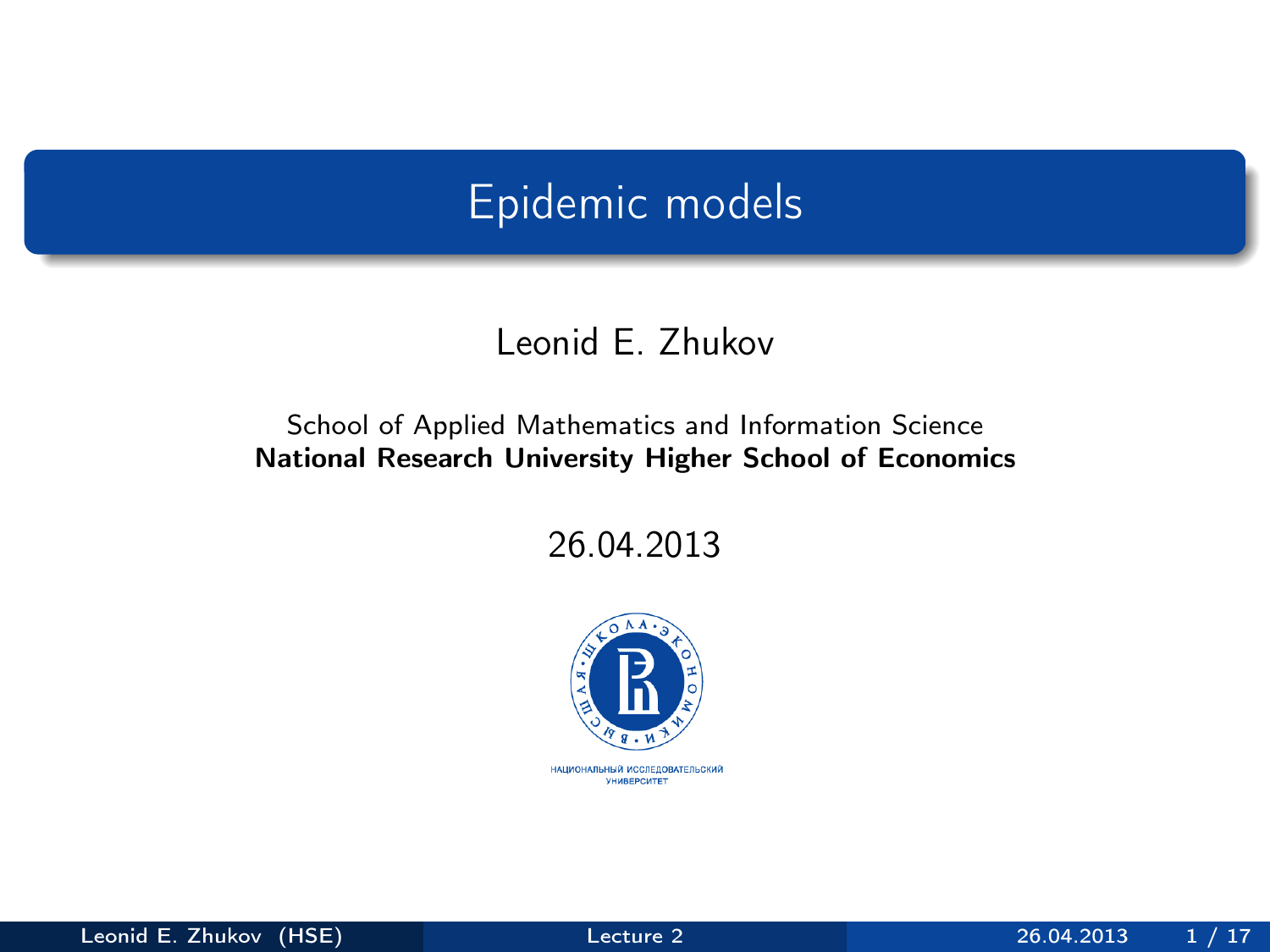- W. O. Kermack and A. G. McKendrick, 1927
- Deterministic compartamental model (population classes)  $\{S, I, T\}$
- $\bullet$   $S(t)$  succeptable, number of individuals not yet infected with the disease at time t  $I(t)$  - infected, number of individuals who have been infected with the disease and are capable of spreading the disease.
- $\bullet$   $R(t)$  recoverd, number of individuals who have been infected and then recovered from the disease, can't be infected again or to transmit the infection to others.
- Fully-mixing model
- Cosed population (no birth, death, migration)
- Models: SI, SIS, SIR, SIRS,..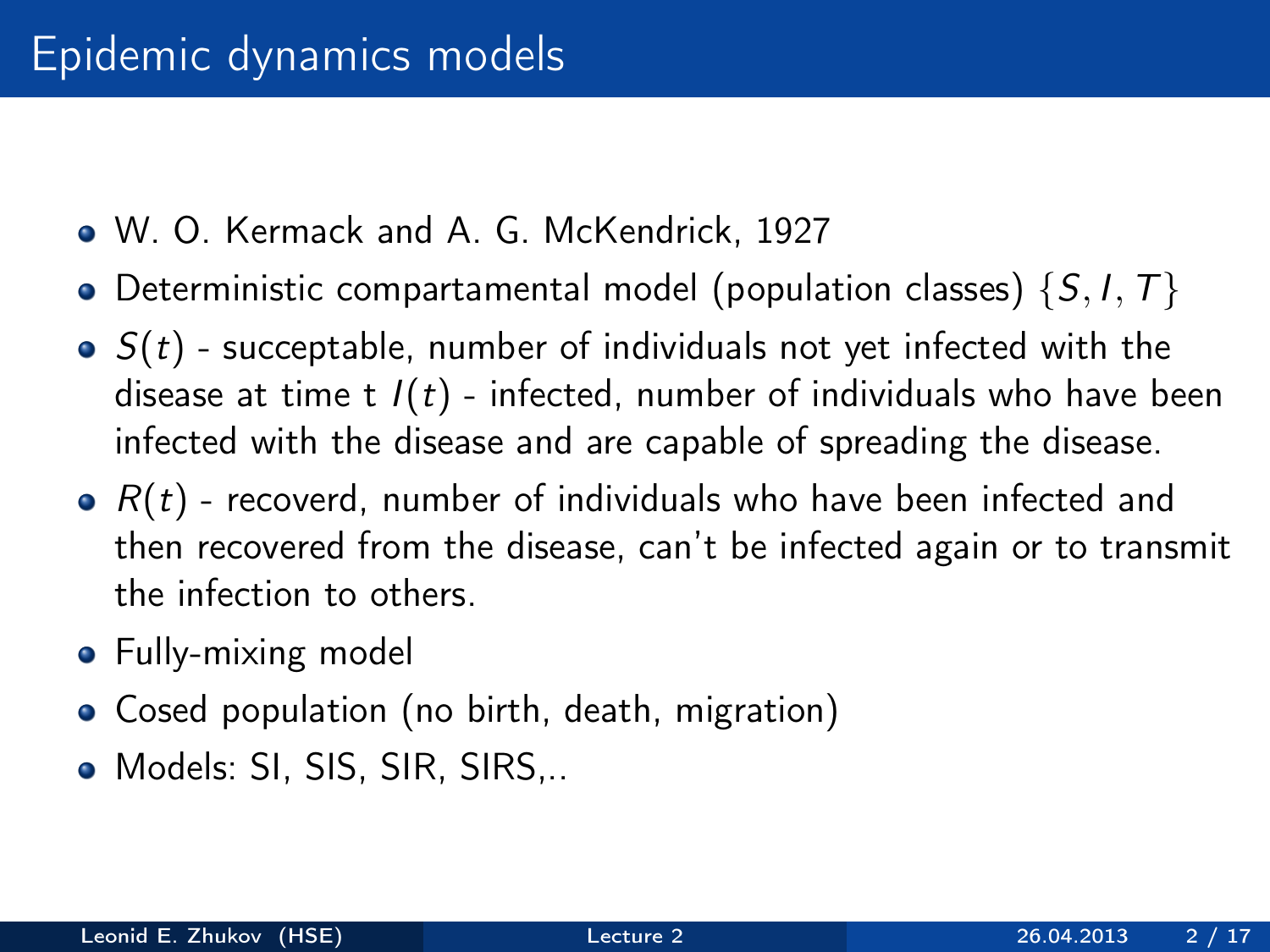• 
$$
S(t)
$$
 -susceptable,  $I(t)$  - infected

$$
S\longrightarrow I
$$

 $\bullet$   $\beta$  - infection rate (on contact)

$$
S(t)+I(t)=N
$$

• Infection equation:

$$
I(t + \delta t) = I(t) + \beta \frac{S(t)}{N} I(t) \delta t
$$

$$
\frac{dI(t)}{dt} = \beta \frac{S(t)}{N} I(t)
$$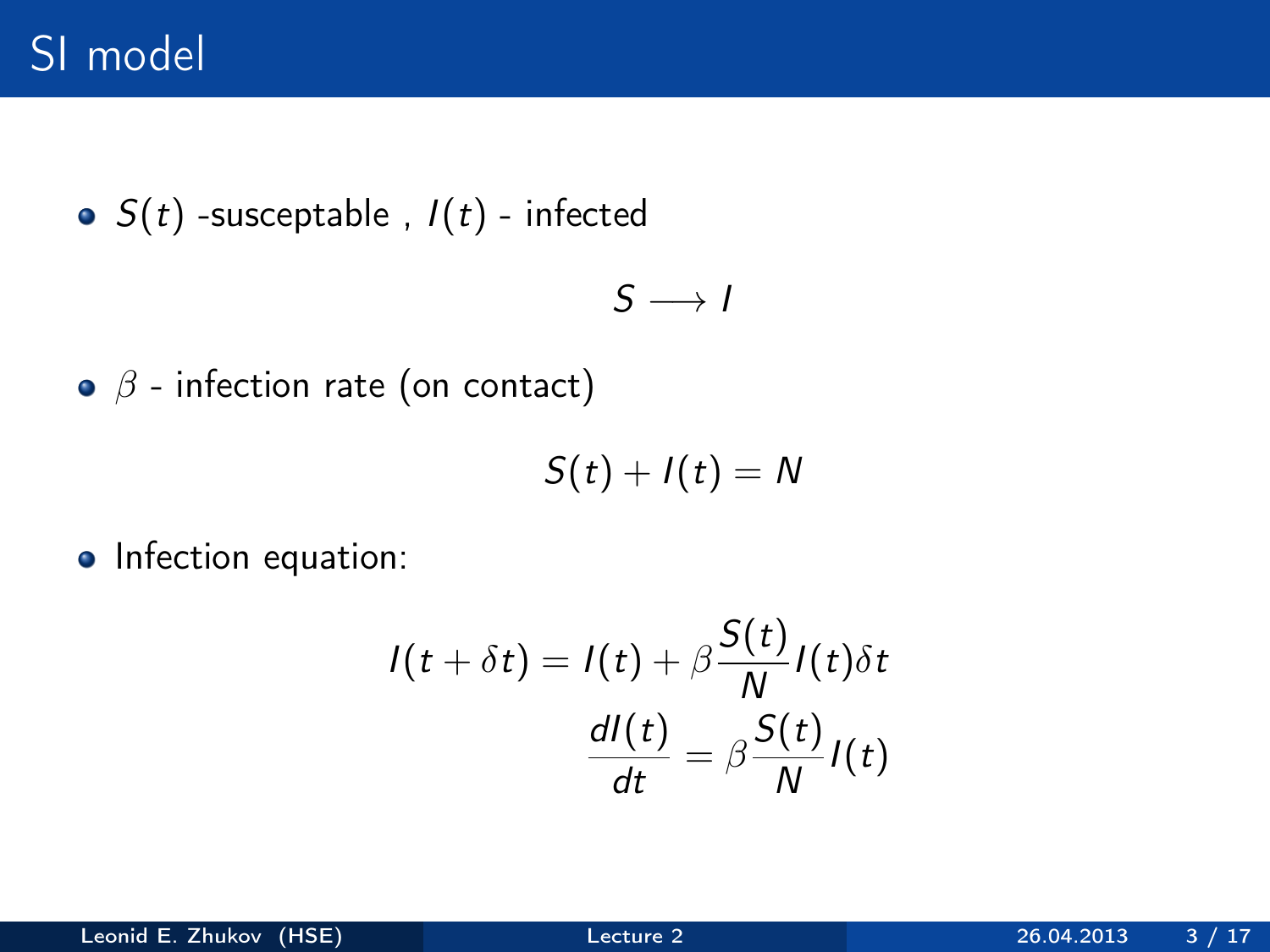• Normalization:  $i(t) = I(t)/N$ ,  $s(t) = S(t)/N$ 

**•** Equations

$$
\frac{ds(t)}{dt} = -\beta s(t)i(t)
$$

$$
\frac{di(t)}{dt} = \beta s(t)i(t)
$$

$$
s + t = 1
$$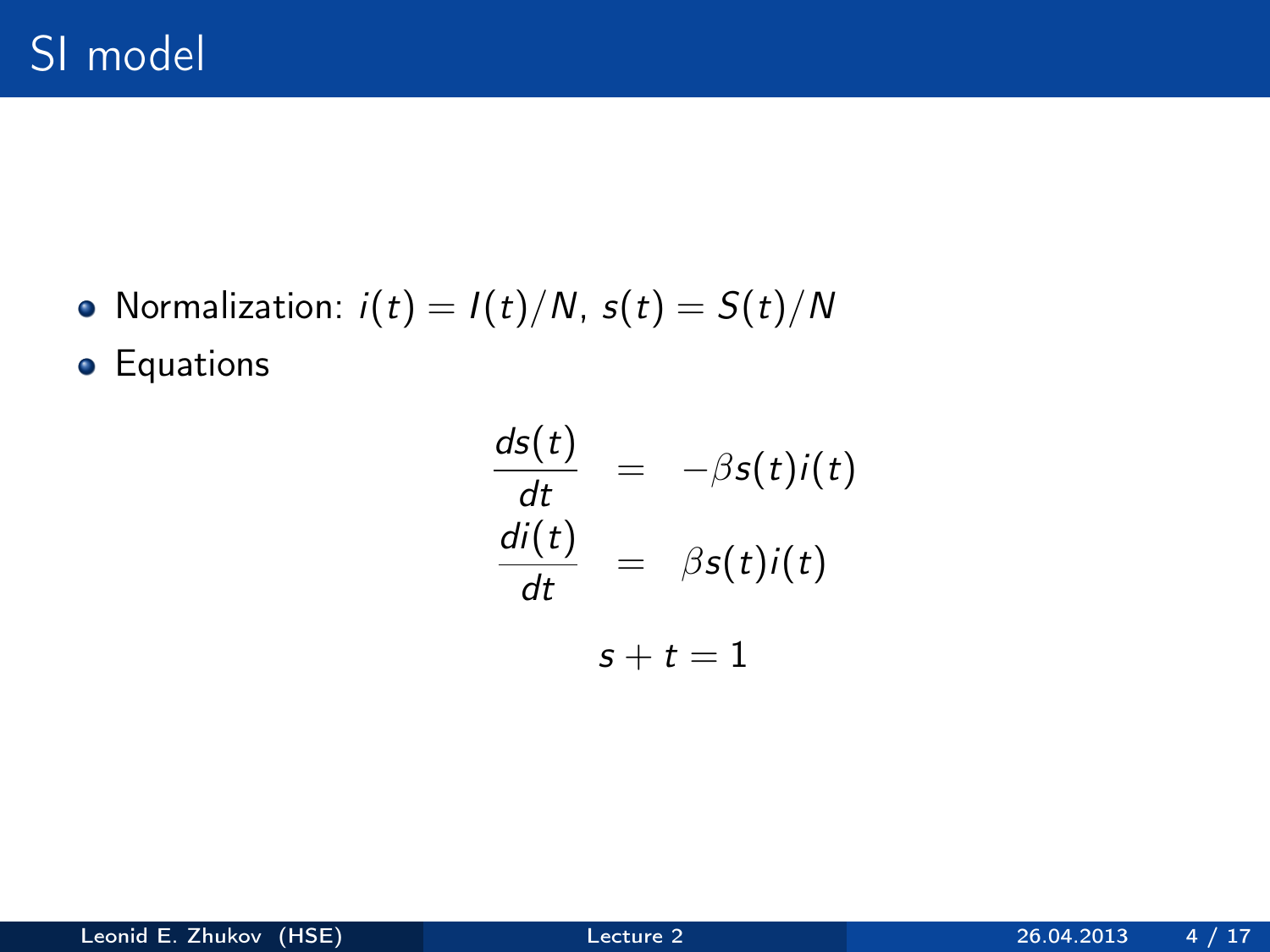• Differential equation,  $i(t = 0) = i_0$  $\frac{di(t)}{dt} = \beta(1 - i(t))i(t)$ 

• Solution:

$$
\int \frac{di}{(1-i)i} = \beta \int dt + C
$$

$$
\log \frac{i(t)}{1-i(t)} = \beta t + C
$$

• Logistic growth function:

$$
i(t) = \frac{i_0}{i_0 + (1 - i_0)e^{-\beta t}}
$$

**•** Population:

$$
I(t) = i(t)N
$$
  

$$
S(t) = (1 - i(t))N
$$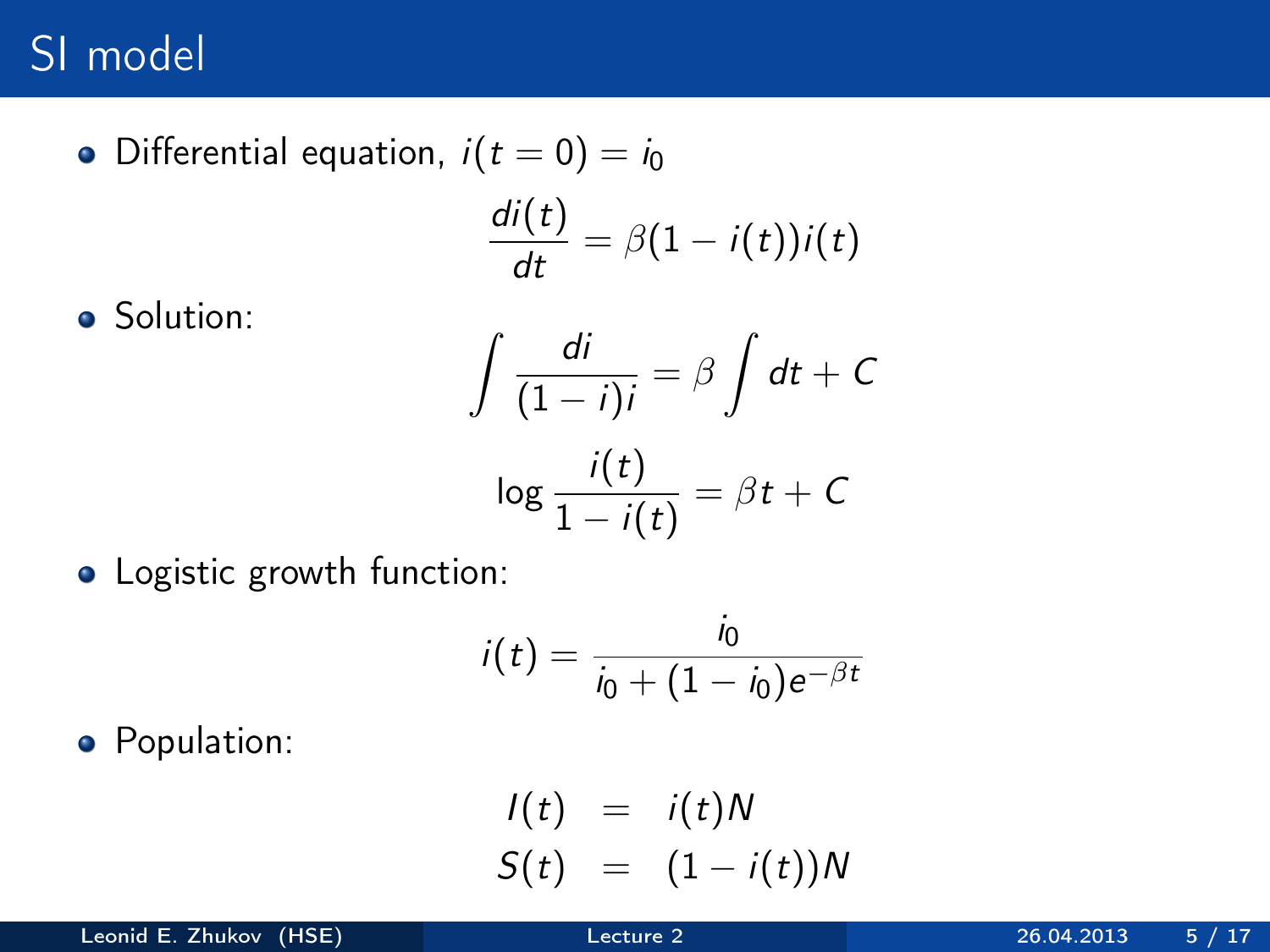# Logistic growth function



\n- $$
i_0 = 0.05
$$
,  $\beta = 0.8$
\n- $t \to \infty$
\n

$$
I(\infty) = N
$$

$$
S(\infty) = 0
$$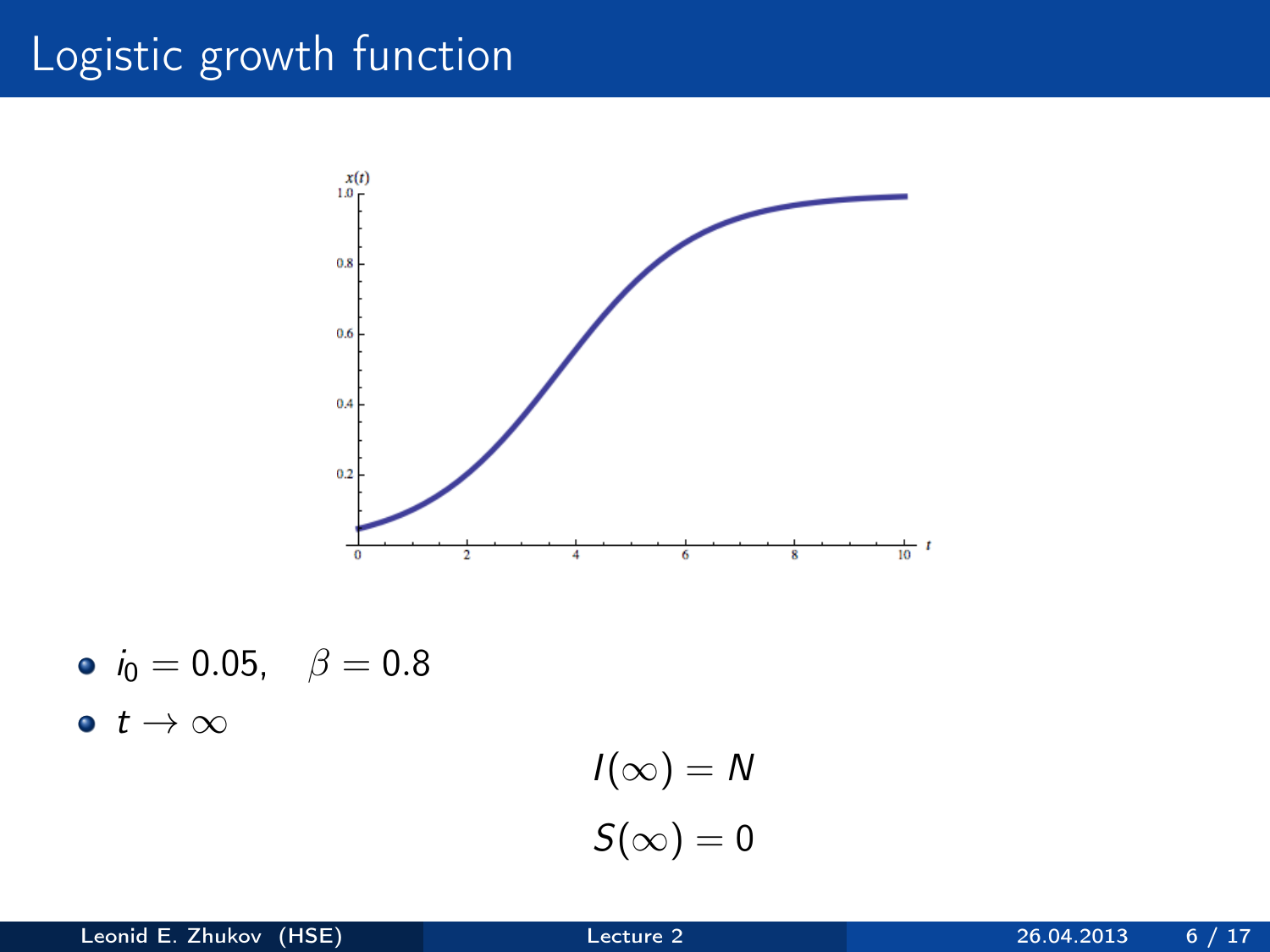# Logistic growth function



 $\bullet$   $\beta = 0.8$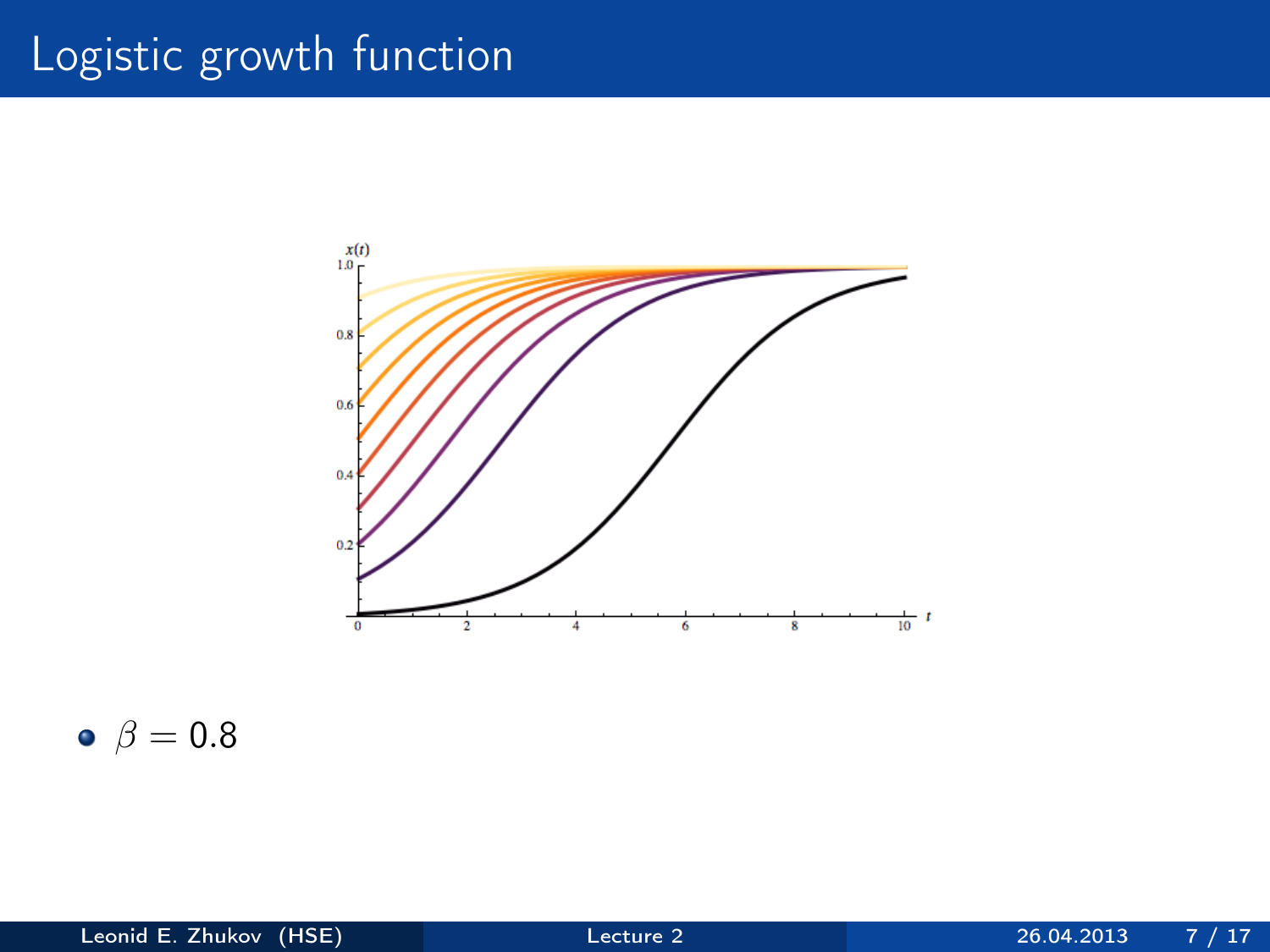# SIS model

• 
$$
S(t)
$$
 -susceptable,  $I(t)$  - infected,

$$
S\longrightarrow I\longrightarrow S
$$

 $\bullet$   $\beta$  - infection rate (on contact),  $\gamma$  - recovery rate

 $S(t) + I(t) = N$ 

• Infection equation:

$$
\frac{ds}{dt} = -\beta si + \gamma i
$$
  

$$
\frac{di}{dt} = \beta si - \gamma i
$$
  

$$
s + i = 1
$$

$$
\frac{di}{dt}=(\beta-\gamma-i)i
$$

 $\bullet$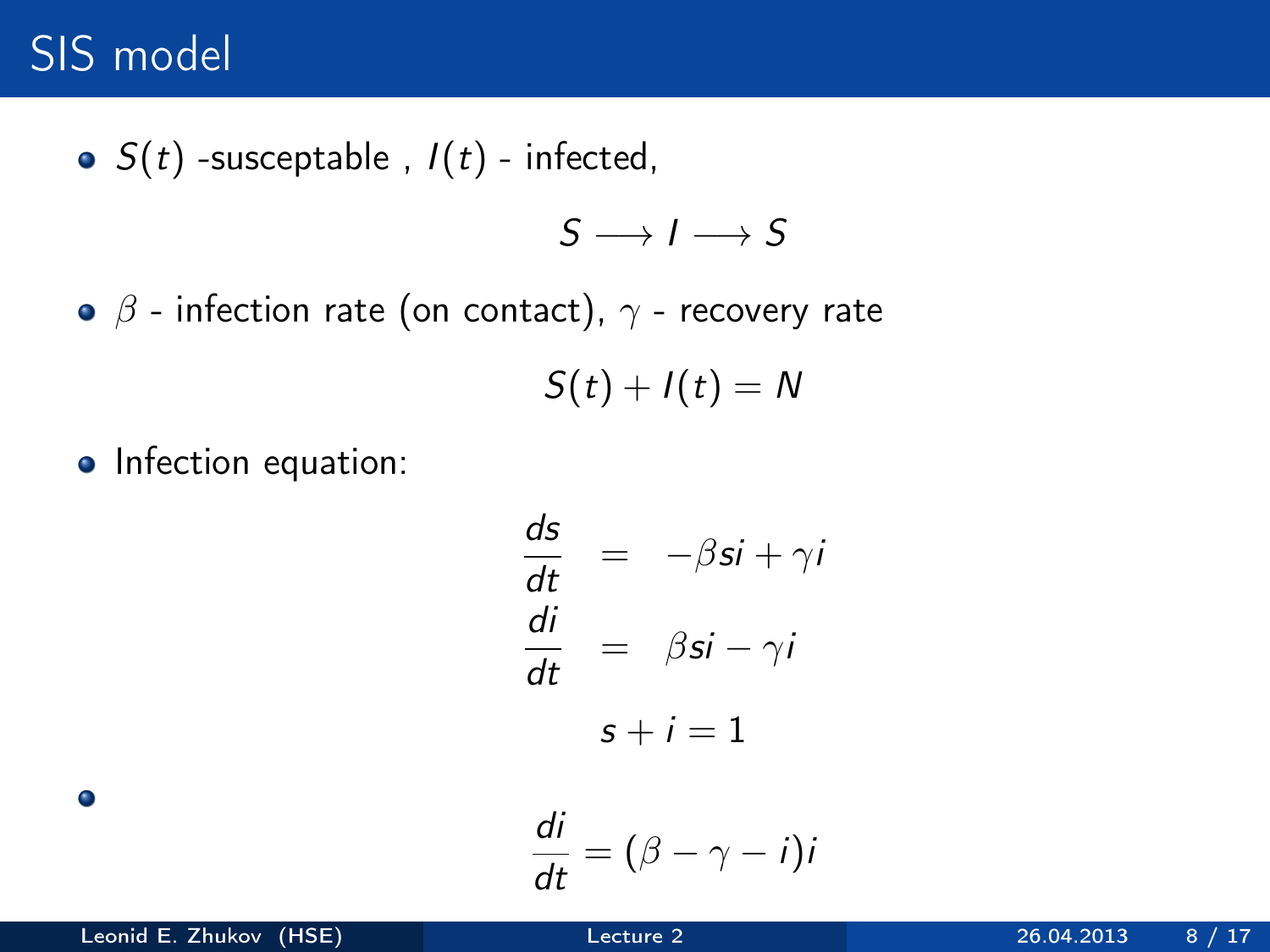# SIS model

**o** Solution

$$
i(t) = (1 - \frac{\gamma}{\beta}) \frac{C}{C + e^{-(\beta - \gamma)t}}, \quad C = \frac{\beta i_0}{\beta - \gamma - \beta i_0}
$$

• Limit  $t \to \infty$ 

$$
\begin{aligned}\n\beta > \gamma \quad , \quad i(t) \to (1 - \frac{\gamma}{\beta}) \\
\beta < \gamma \quad , \quad i(t) = i_0 e^{(\beta - \gamma)t} \to 0\n\end{aligned}
$$

 $\bullet$   $\beta > \gamma$ 

$$
I(\infty) = N(1 - \frac{\gamma}{\beta})
$$
  

$$
S(\infty) = N\frac{\gamma}{\beta}
$$

 $\bullet$   $\beta < \gamma$ 

$$
\begin{array}{rcl} I(\infty) & = & 0 \\ S(\infty) & = & N \end{array}
$$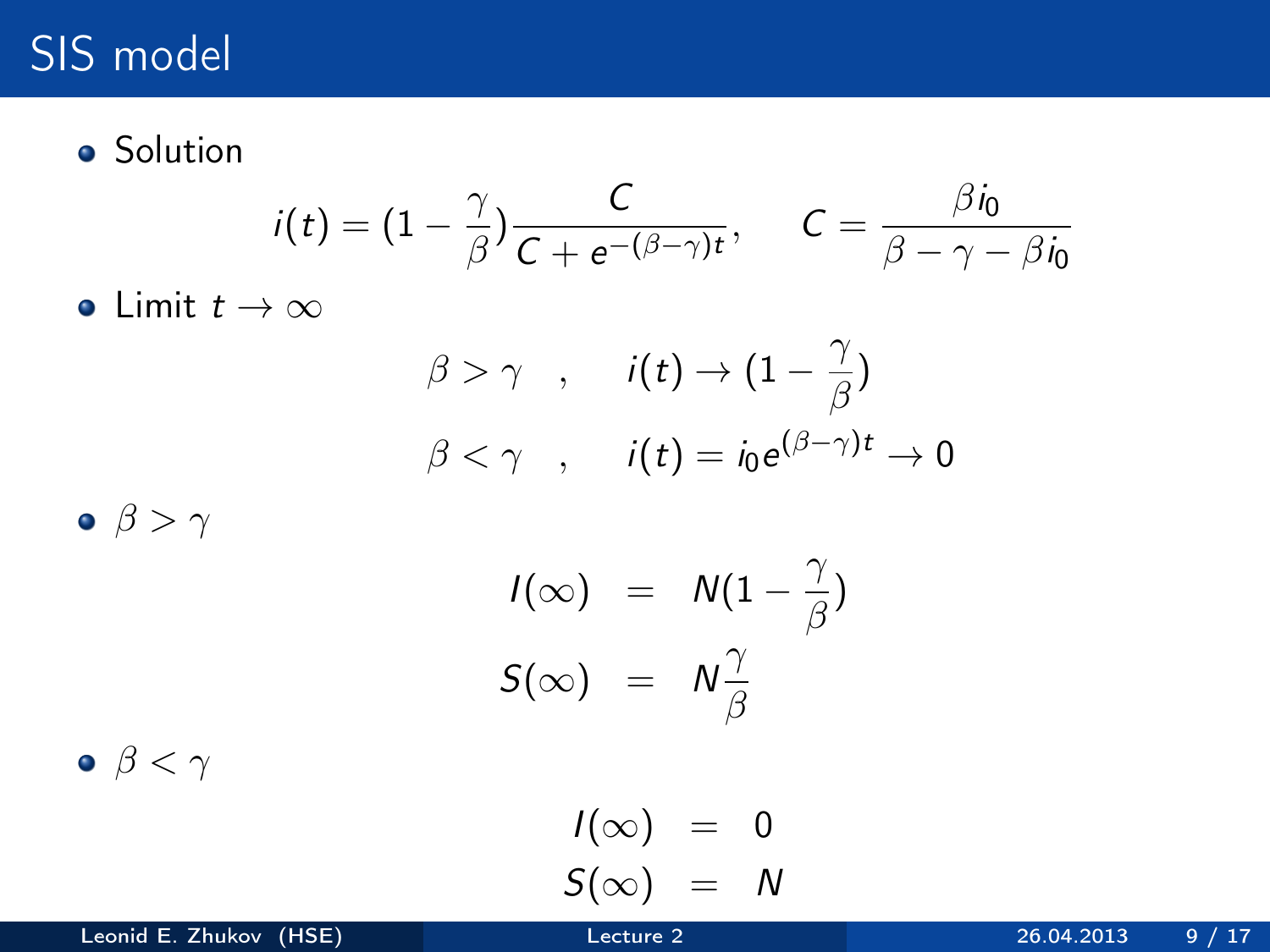### Logistic function

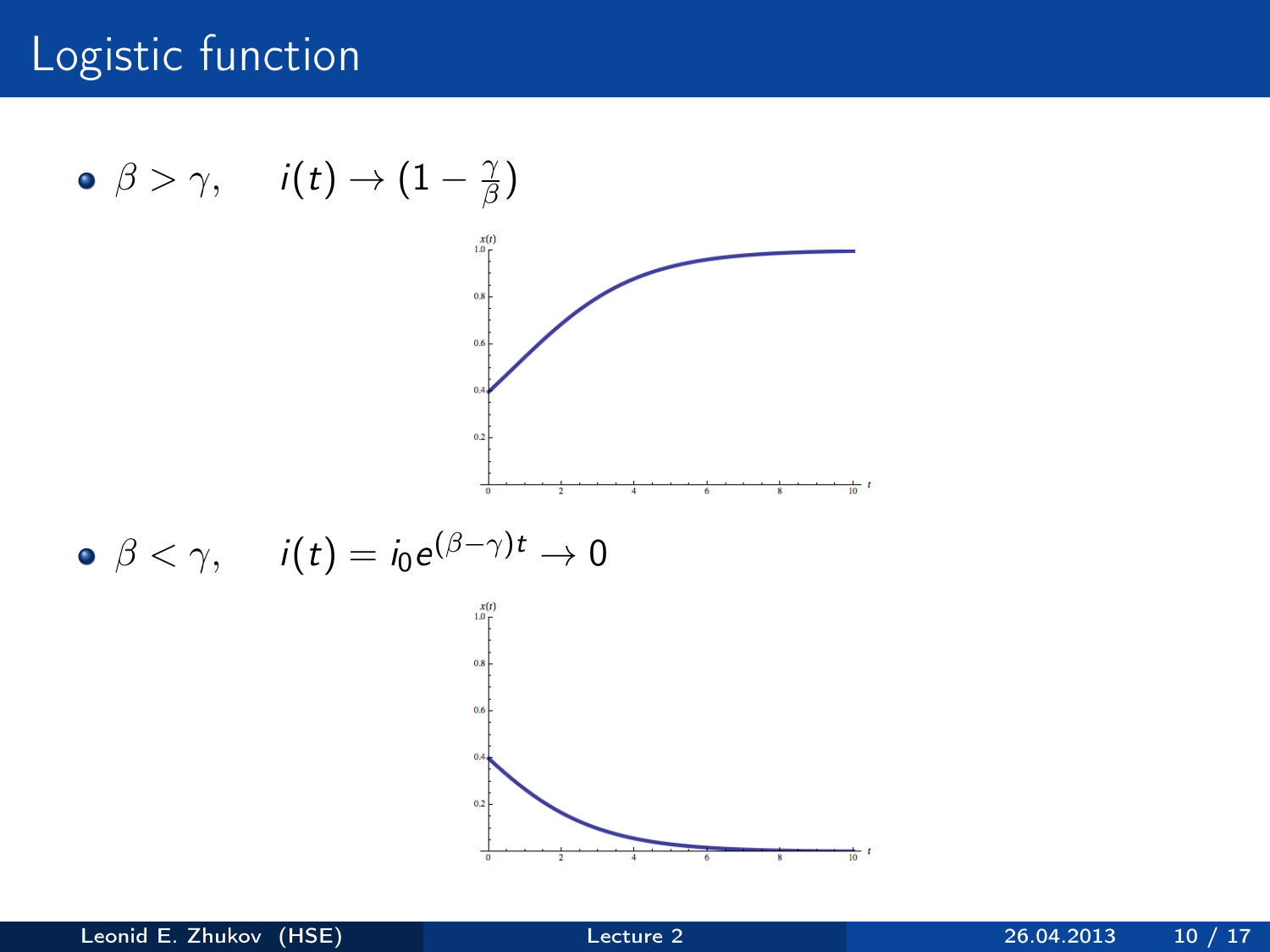• 
$$
S(t)
$$
 -susceptable,  $I(t)$  - infected,  $R(t)$  - recovered

 $S \longrightarrow I \longrightarrow R$ 

 $\bullet$   $\beta$  - infection rate,  $\gamma$  - recovery rate

$$
S(t)+I(t)+R(t)=N
$$

• Infection equation:

$$
\frac{ds}{dt} = -\beta si
$$
  

$$
\frac{di}{dt} = \beta si - \gamma i
$$
  

$$
\frac{dr}{dr} = \gamma i
$$
  

$$
s + i + r = 1
$$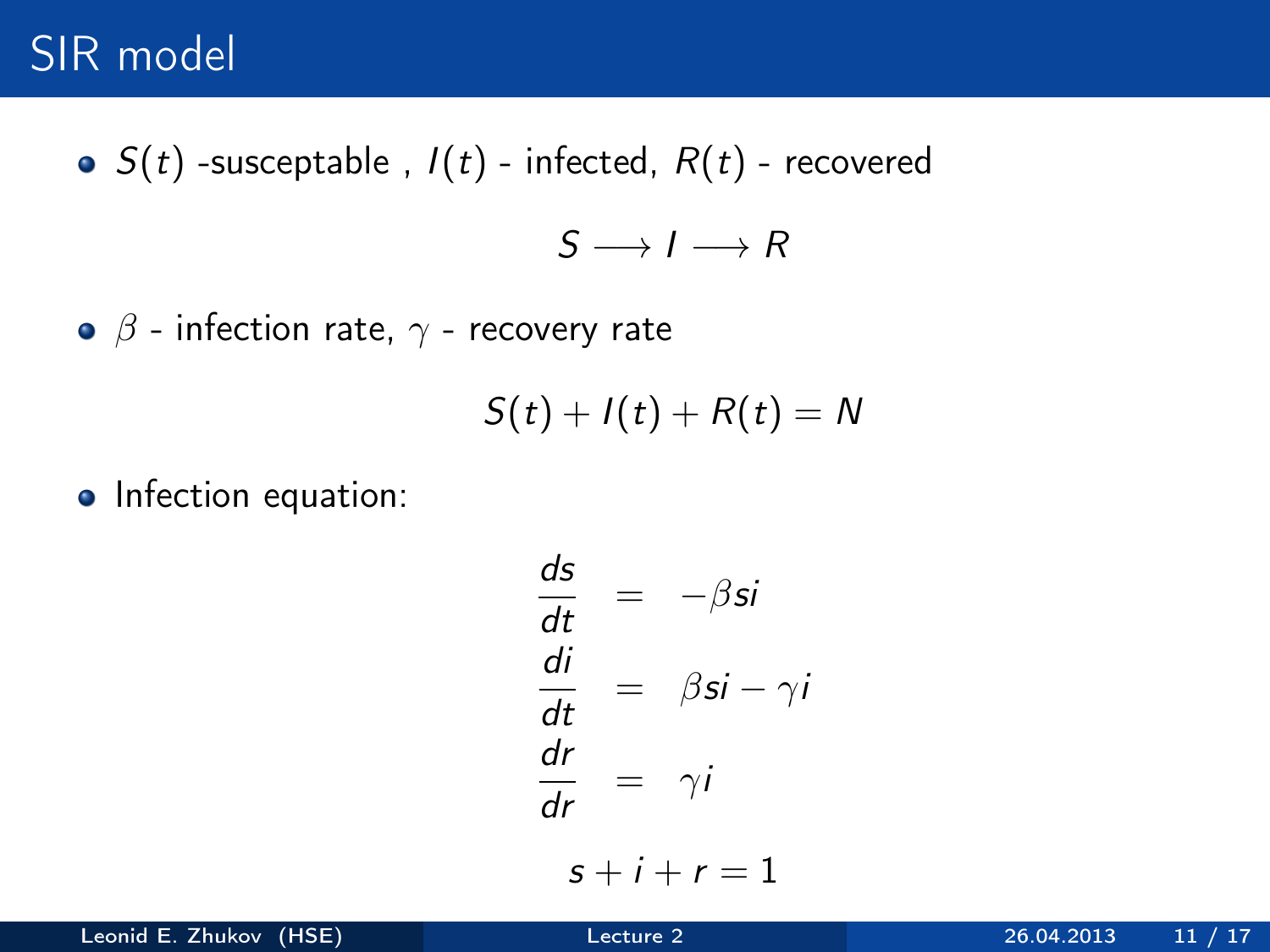$\bullet$ 

**•** Solution

$$
\frac{ds}{dt} = -\beta s \frac{dr}{dt} \frac{1}{\gamma}
$$

$$
s = s_0 e^{-\frac{\beta}{\gamma}r}
$$

$$
\frac{dr}{dt} = \gamma i = \gamma (1 - s - r) = \gamma (1 - r - s_0 e^{-\frac{\beta}{\gamma}r})
$$
  
Limits:  $t \to \infty$ ,  $r(\infty) \to const$ ,  $\frac{dr}{dt} = 0$   
 $1 - r = s_0 e^{-\frac{\beta}{\gamma}r}$ 

• Initial conditions:  $r(0) = 0$ ,  $i(0) = c/N$ ,  $s(0) = 1 - c/N \approx 1$ 

$$
1-r=e^{-\frac{\beta}{\gamma}r}
$$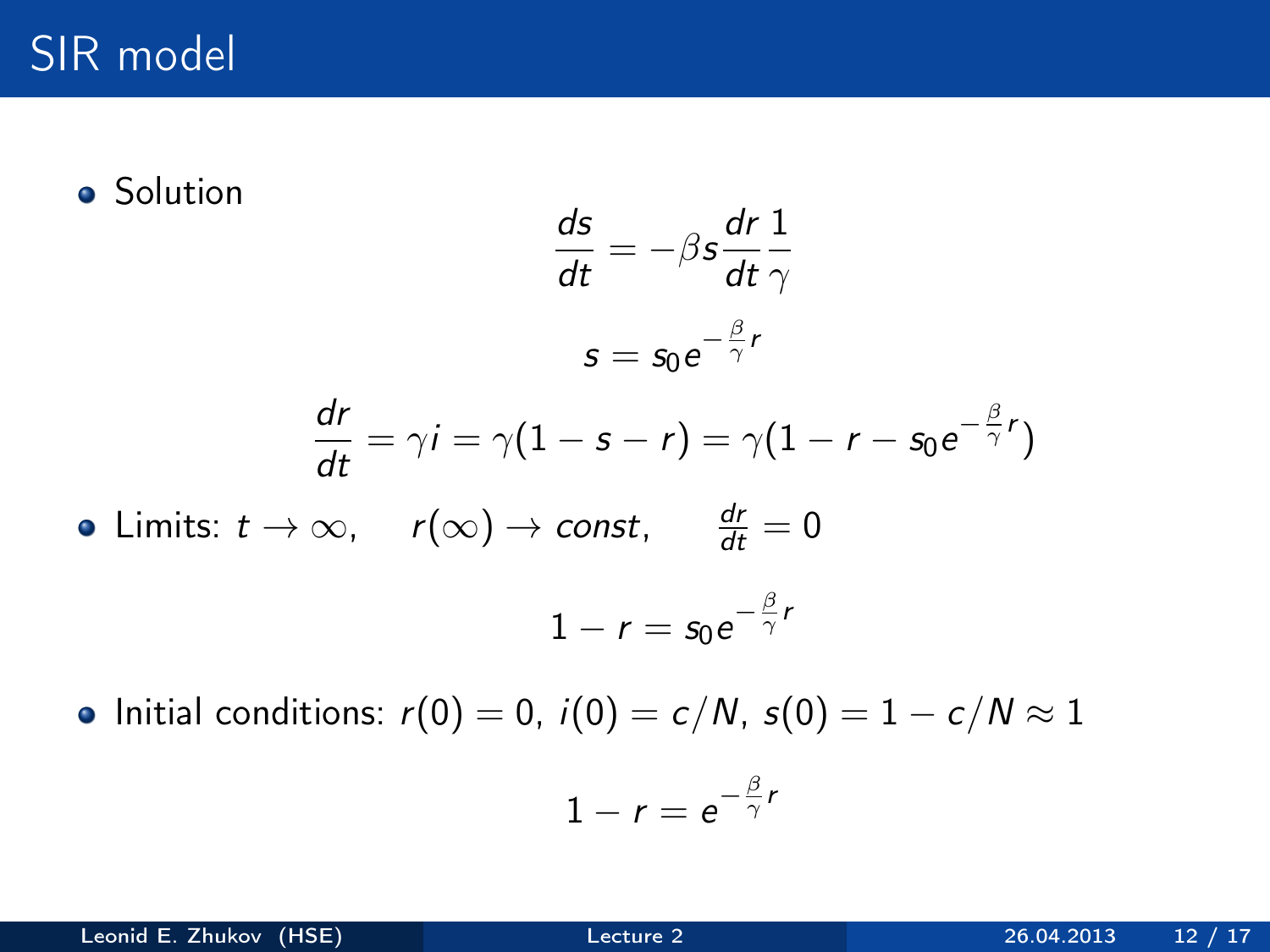**•** Critical point

$$
(1 - r)' = (e^{-\frac{\beta}{\gamma}r})'
$$

$$
\frac{\beta}{\gamma} = 1
$$

• Epidemic threshold

$$
\begin{array}{ccc}\n\beta > \gamma & , & r(\infty) = \text{const} > 0 \\
\beta < \gamma & , & r(\infty) \to 0\n\end{array}
$$

**•** Basic reproduction number

$$
R_0=\frac{\beta}{\gamma}
$$

•  $R_0 > 1$  - epidemics  $R_0 < 1$  - no epidemics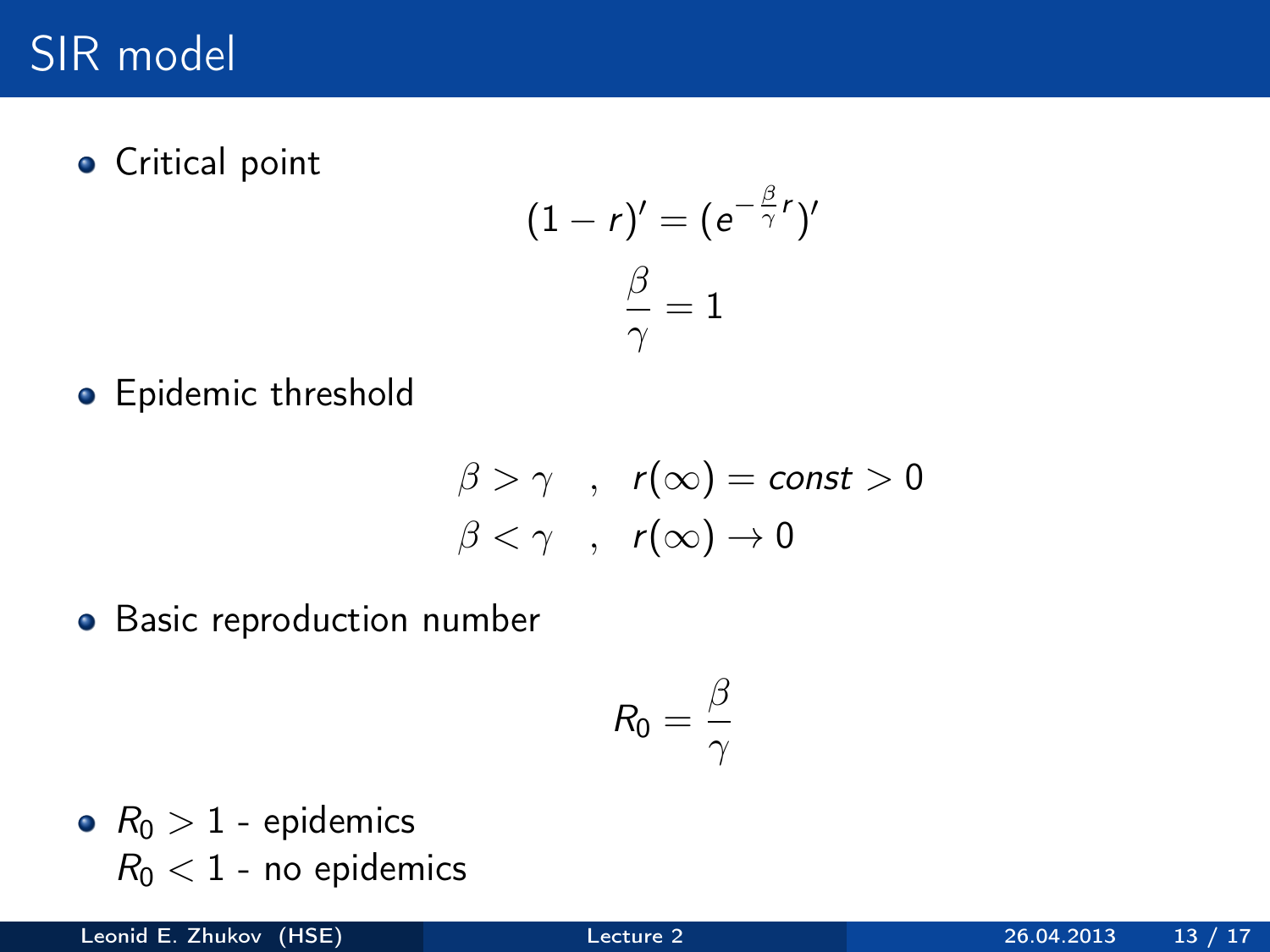



•  $i_0 = 0.1$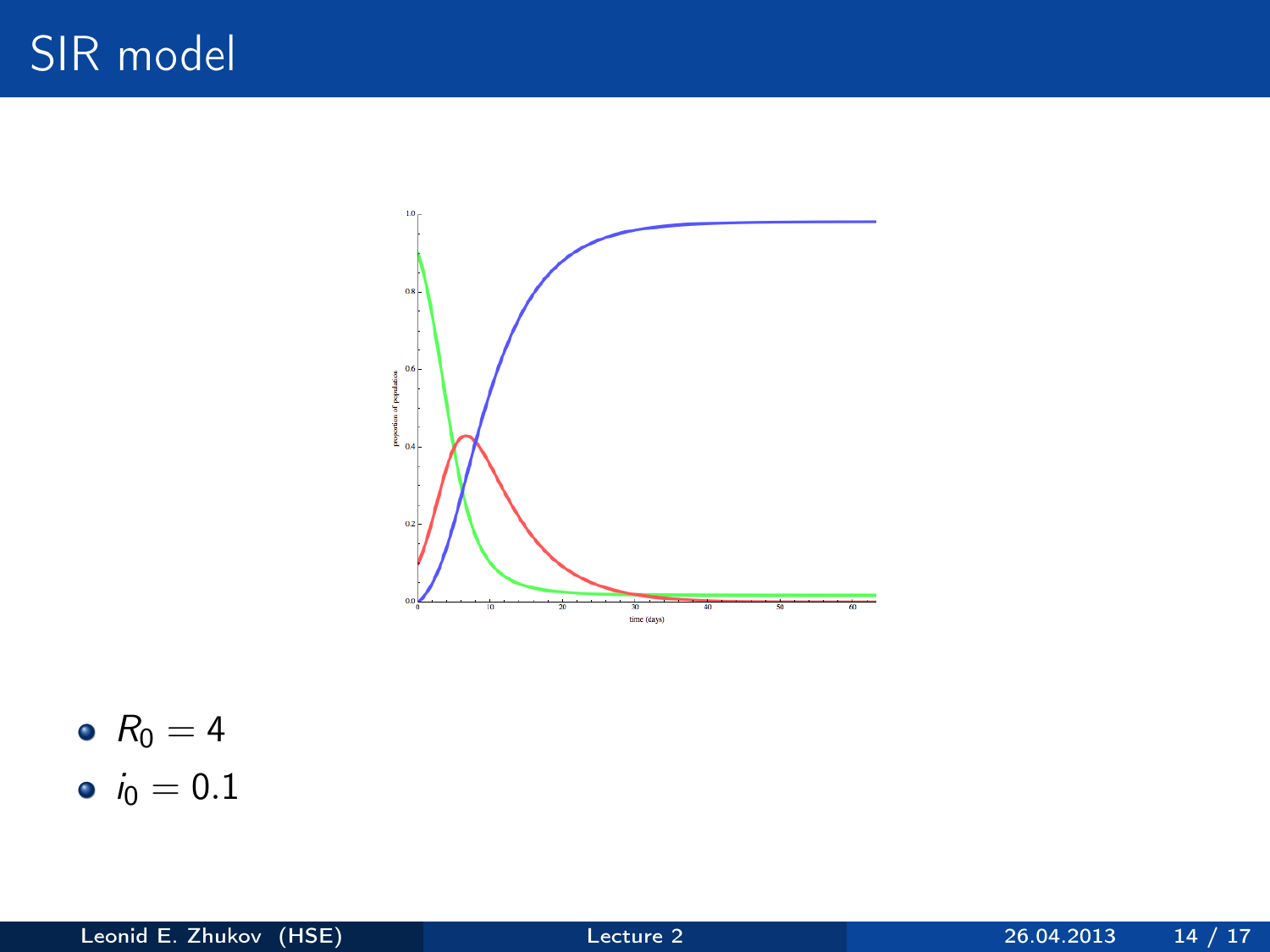

•  $R_0 = 0.5$ 

•  $i_0 = 0.1$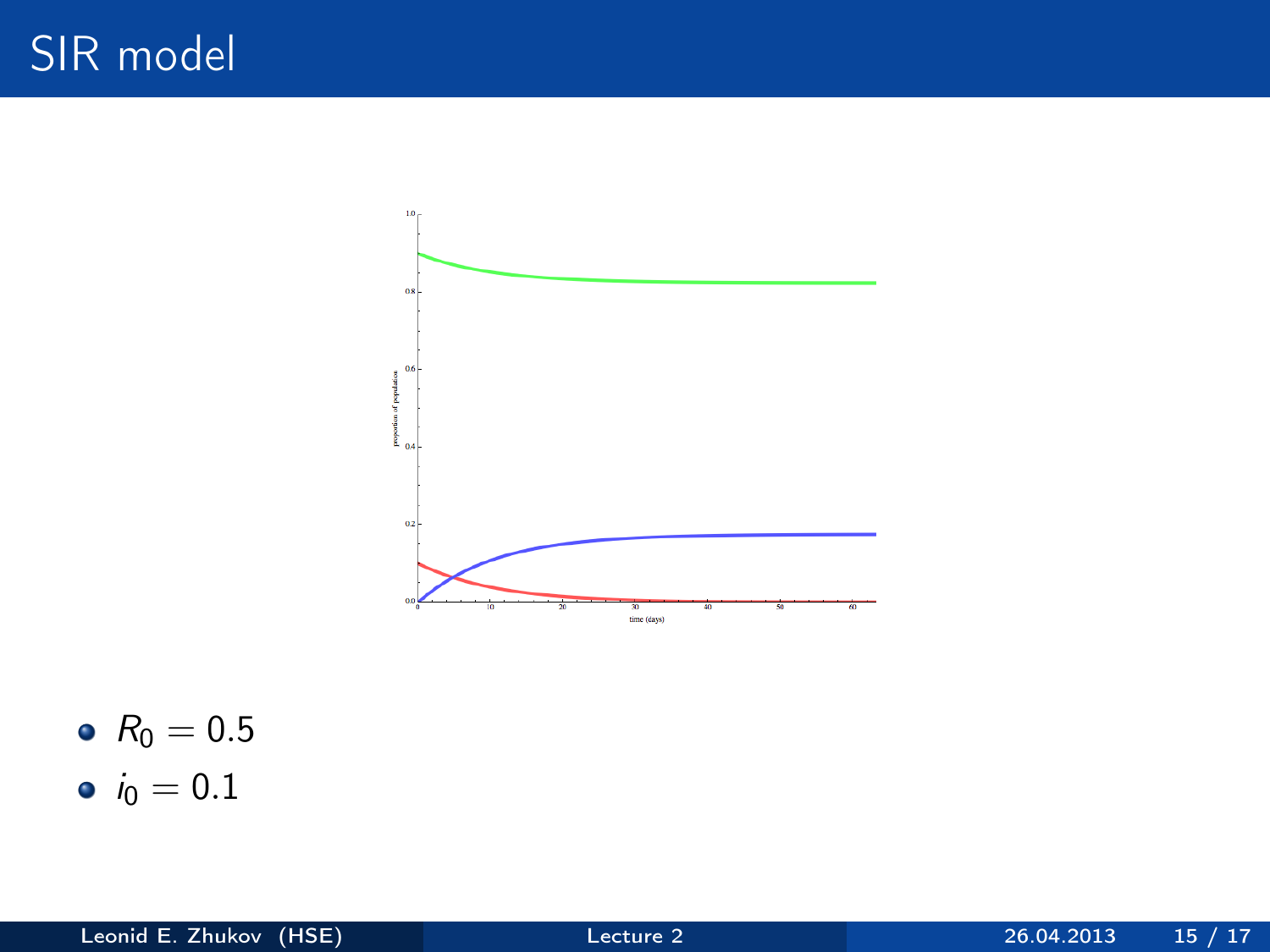